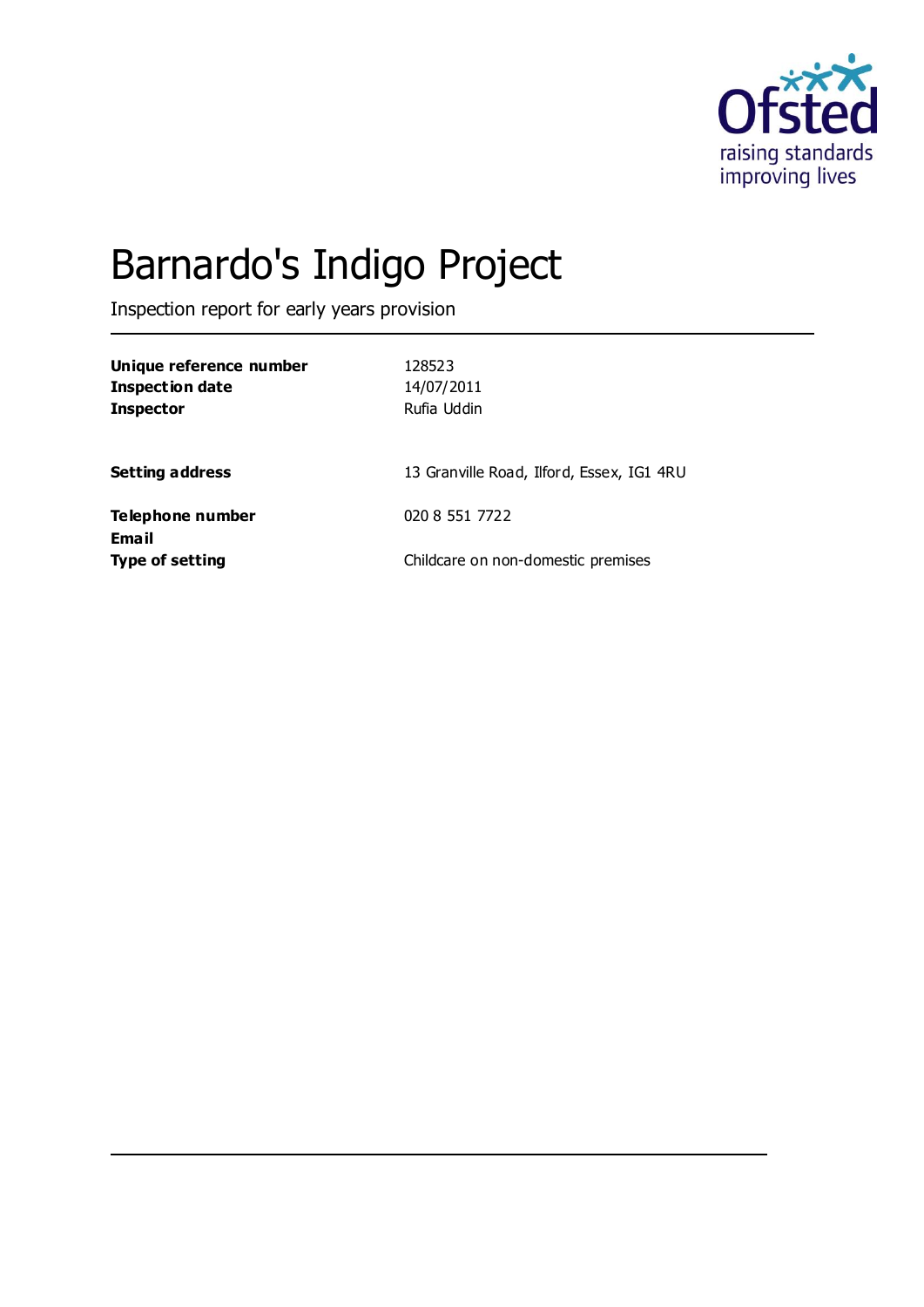The Office for Standards in Education, Children's Services and Skills (Ofsted) regulates and inspects to achieve excellence in the care of children and young people, and in education and skills for learners of all ages. It regulates and inspects childcare and children's social care, and inspects the Children and Family Court Advisory Support Service (Cafcass), schools, colleges, initial teacher training, work-based learning and skills training, adult and community learning, and education and training in prisons and other secure establishments. It assesses council children's services, and inspects services for looked after children, safeguarding and child protection.

If you would like a copy of this document in a different format, such as large print or Braille, please telephone 0300 123 1231, or email enquiries@ofsted.gov.uk.

You may copy all or parts of this document for non-commercial educational purposes, as long as you give details of the source and date of publication and do not alter the information in any way.

T: 0300 123 1231 Textphone: 0161 618 8524 E: enquiries@ofsted.gov.uk W: [www.ofsted.gov.uk](http://www.ofsted.gov.uk/)

© Crown copyright 2011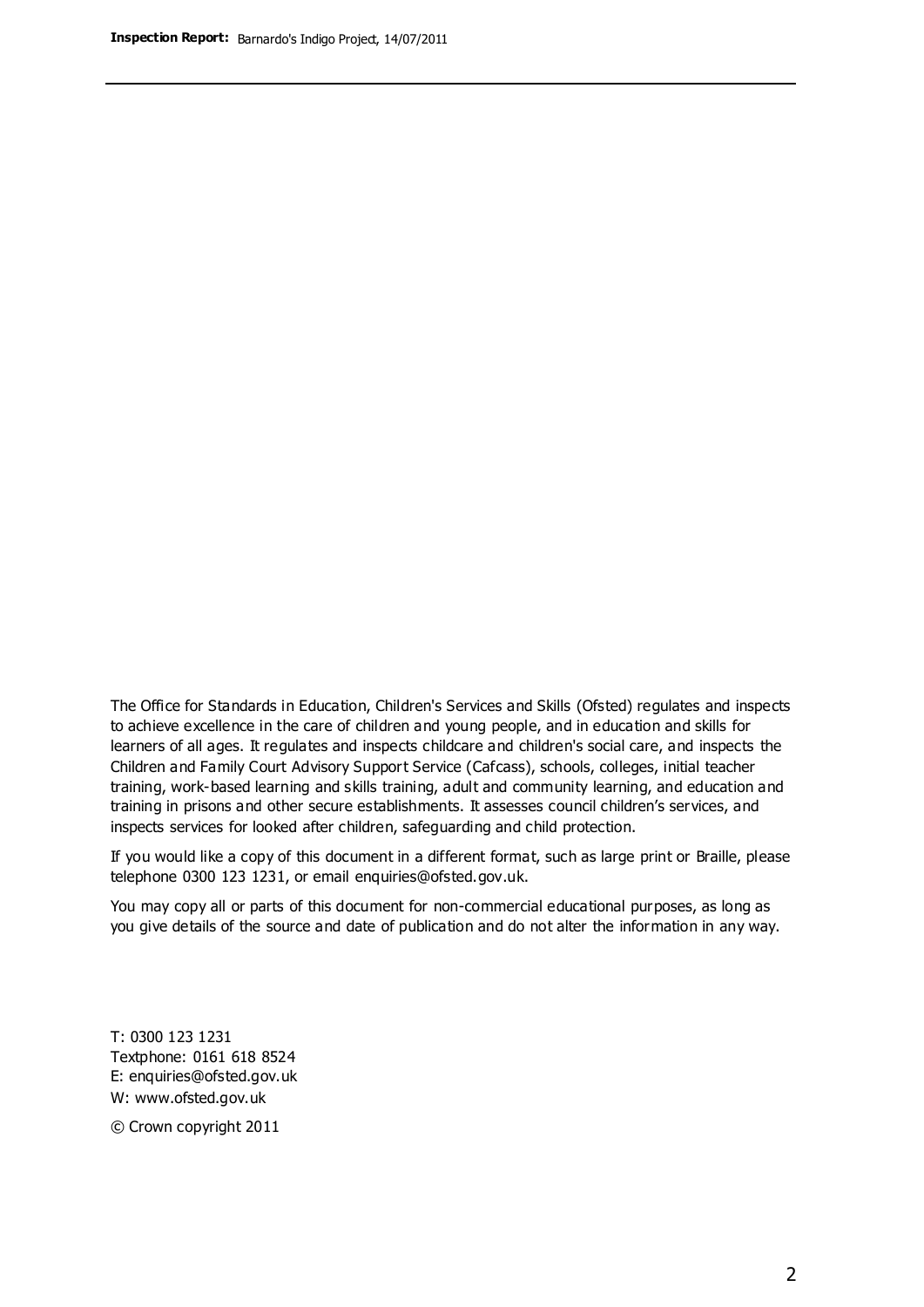### **Introduction**

This inspection was carried out by Ofsted under Sections 49 and 50 of the Childcare Act 2006 on the quality and standards of the registered early years provision. 'Early years provision' refers to provision regulated by Ofsted for children from birth to 31 August following their fifth birthday (the early years age group). The registered person must ensure that this provision complies with the statutory framework for children's learning, development and welfare, known as the *Early* Years Foundation Stage.

The provider must provide a copy of this report to all parents with children at the setting where reasonably practicable. The provider must provide a copy of the report to any other person who asks for one, but may charge a fee for this service (The Childcare (Inspection) Regulations 2008 regulations 9 and 10).

The setting also makes provision for children older than the early years age group which is registered on the voluntary and/or compulsory part(s) of the Childcare Register. This report does not include an evaluation of that provision, but a comment about compliance with the requirements of the Childcare Register is included in Annex B.

Please see our website for more information about each childcare provider. We publish inspection reports, conditions of registration and details of complaints we receive where we or the provider take action to meet the requirements of registration.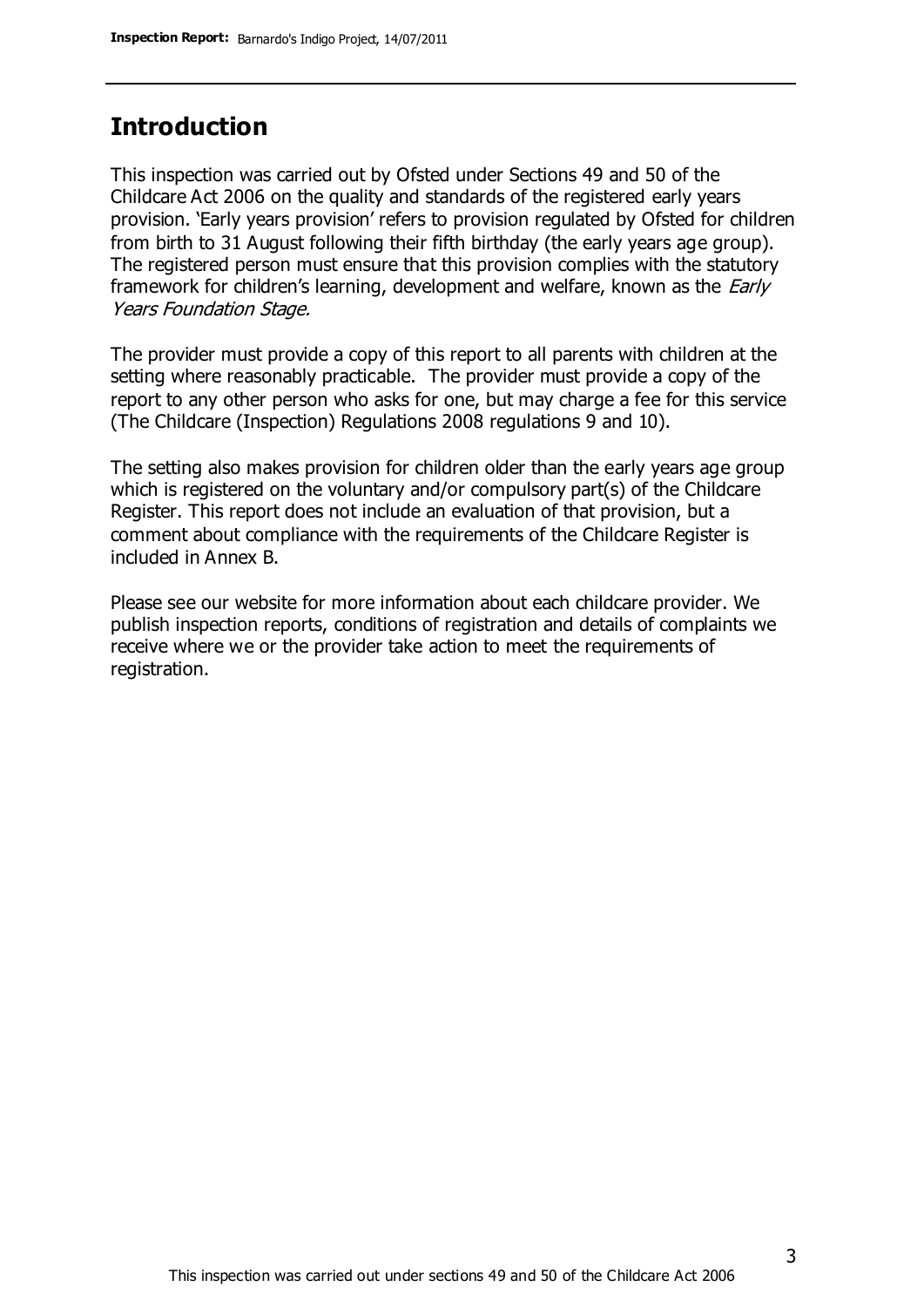### **Description of the setting**

Barnardo's Indigo Project was registered in 1994. It is run by the Barnardo's registered charitable organisation and provides after school and holiday day care for children who have special educational needs and/or disabilities. It runs an Indigo Project Little Stars Service for under fives. It operates from a purpose-built setting, which is situated in Ilford in the London Borough of Redbridge. All children share access to two general activity rooms, two specialist sensory rooms, a music room, an arts and crafts room and a soft play room. In addition, there is an enclosed outdoor play area, which has ramp access. The setting is registered on the Early Years Register and both the compulsory and voluntary parts of the Childcare Register. A maximum of six children between the ages of one and eight years may attend at any one time. Care is also provided for children and young people over eight years. The group currently operates each day from Monday to Saturday during term time from 3pm to 7pm and children under eight attend the Monday and Saturday sessions. During school holidays, the group operates on Tuesday, Wednesday and Thursday from 10am to 4pm. The Little Stars service operates a drop in session on Monday from 10am to 12 noon and sessions on Tuesday from 12.30pm to 2.30pm and Thursday from 10am to 12 noon. There are currently eight children on roll in the Little Stars service. The provision employs six staff, including managers. All of these staff members hold relevant childcare qualifications. There are also four volunteers.

### **The overall effectiveness of the early years provision**

Overall the quality of the provision is good.

The setting is able to meet children's needs effectively as it works with a good understanding of their individual characteristics and requirements. Children play happily in a child-friendly setting where they are able to make choices and access various learning opportunities. Staff make regular observations of children's progress that allow them to plan generally effectively for their individual learning needs. The group engages positively with parents, and also works well with the local authority and a range of organisations to ensure that all children make good progress. Staff attend training and feedback is sought which reflects a commitment to continuous improvement.

### **What steps need to be taken to improve provision further?**

To further improve the early years provision the registered person should:

develop further records of learning and development, with particular regard  $\bullet$ to using assessment information to track children's progress towards the early learning goals.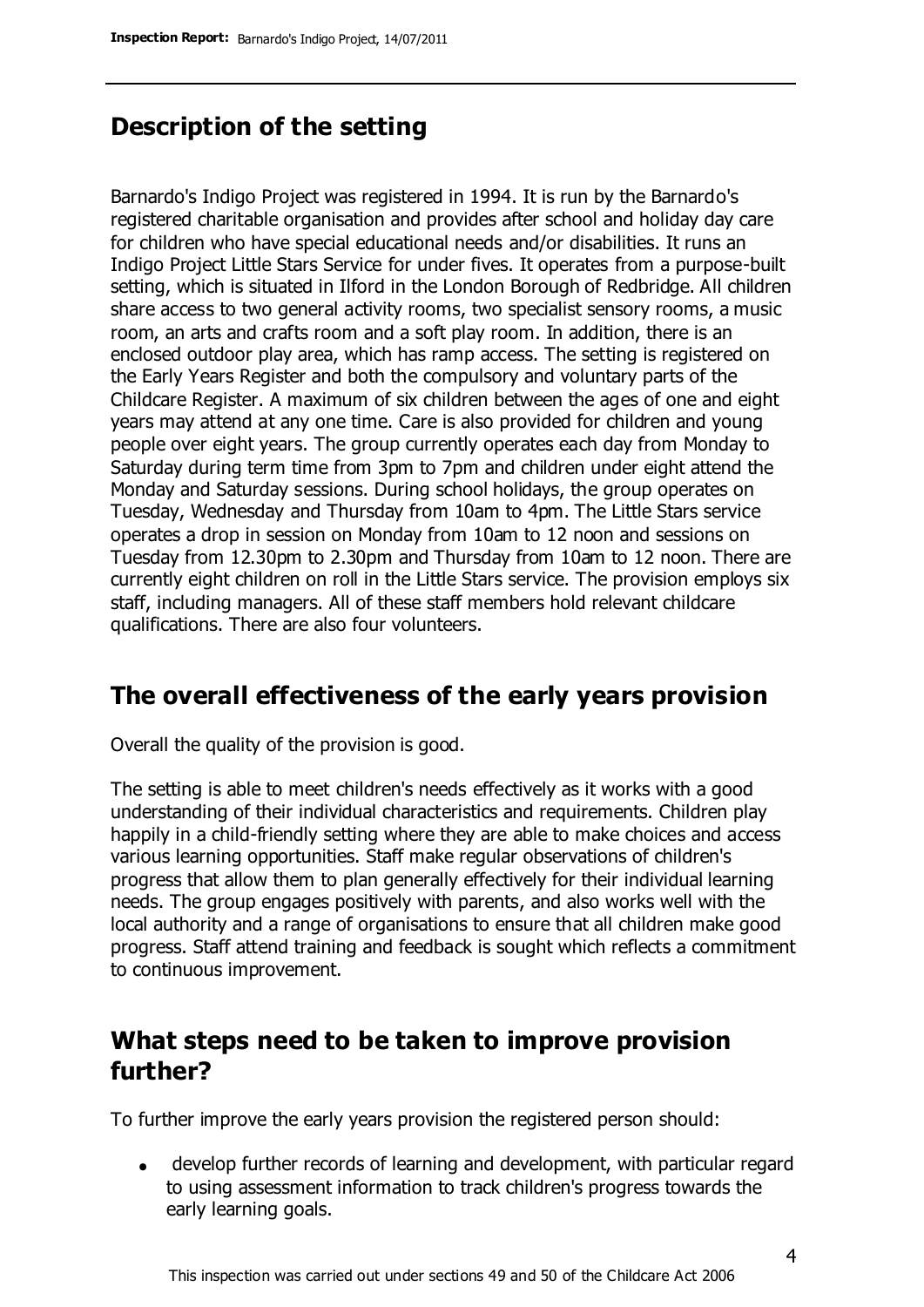### **The effectiveness of leadership and management of the early years provision**

Parents are kept fully informed about the running of the service through detailed policies and procedures. This helps to ensure that it is managed efficiently and safely. Staff have a good understanding of procedures which they implement consistently. As a result, children are safeguarded well as they are supervised carefully and all adults are vetted for suitability. Children are able to explore freely and access all areas available to them safely and securely as staff undertake effective risk assessments to ensure that potential hazards are recognised and reduced. Fire drills are conducted and fire safety equipment are in place to promote children's safety in an emergency situation. In addition, all staff have acquired an understanding of first aid to promote an effective response in the event of an accident or emergency.

Staff are committed to inclusive practice. The setting specialises in providing care for children with special educational needs and/or disabilities and does so extremely well. The premises provide access for wheelchair users. Staff have undertaken training and have developed specialist knowledge and skills to allow them to meet the needs of a wide range of children. For example, staff have undertaken training in Makaton sign language to help them care for children with impaired hearing. High staffing levels ensure that they are able to provide children with close individual attention. Management and staff understand the need to work with other professionals to ensure children's needs are effectively met. The group liaises with a number of organisations such as the Early Years Communication Group, the Children with Disability Team, the Pedagogy Team, the Hearing Development Team, and the Community Nurse Team to promote effective care. Children's care is also promoted well because the environment is well-equipped with resources to provide care for children with disabilities. The premises have been refurbished to a good standard. A range of rooms are available and are wellequipped. These include a music room, a computer room and two sensory rooms. There is also a fully enclosed garden providing opportunities for children to play outside. Children's understanding of equality and diversity and the wider world are promoted by a range of resources and activities, for example special days and festivals such as Chinese New Year and Easter are marked.

Positive engagement with parents contributes effectively to the service provided. In addition to providing parents with written information, staff liaise closely with them which helps to identify children's needs. Parents are asked to supply information on children when they start to attend and a key person system is employed to ensure children's needs are met well and parents have a key person to interact with. Management and staff are dedicated to improvement and providing good quality childcare. Feedback is sought from parents to help identify problems and respond to their needs. Written feedback from parents contain positive comments, and parents spoken to during the inspection were pleased with the care their children are receiving. Staff receive regular training to help them meet children's needs and this reflects the setting's commitment to maintaining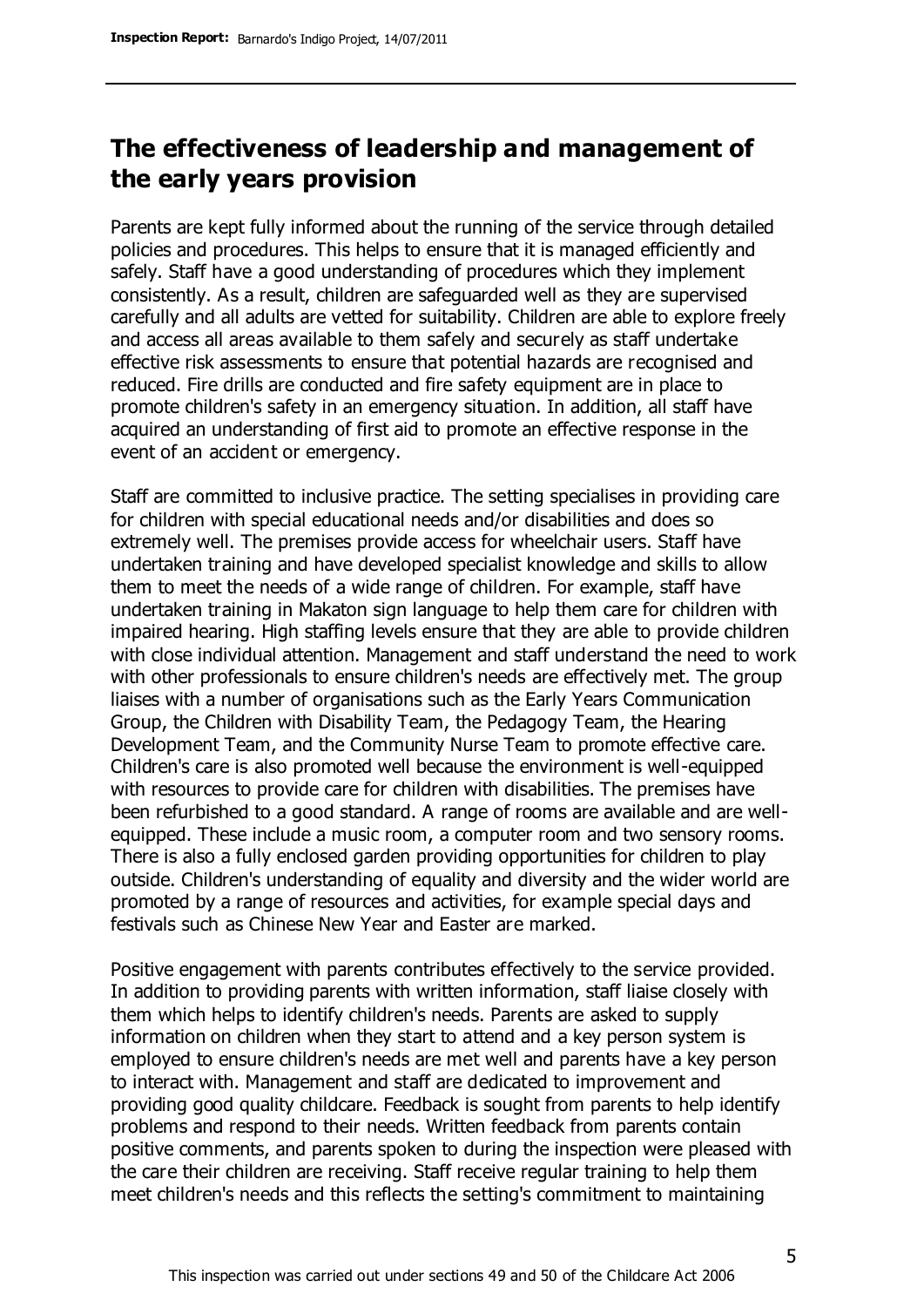continuous improvement.

### **The quality and standards of the early years provision and outcomes for children**

Children benefit from a warm, welcoming environment. Toys, furniture and equipment are appropriate for their purpose and help to create a stimulating environment. Staff are committed to helping children achieve their potential. Consequently, children make progress as they spend time in a well-resourced setting where staff interact with them effectively. The setting gathers information about children to determine starting points and makes observations to understand their progress and plan for their individual next steps. However, these observations are not yet clearly linked to the early learning goals which means that it is not always easy to chart each child's progress against them. Nonetheless, staff are generally able to use their assessments to plan children's learning and help keep them interested and involved. This helps to ensure that children face challenge as they play. Staff also support children by promoting child-led activity and children's decisions. As a result, children engage positively in a range of activities. Children's creative skills are promoted by a range of activities such as painting including making handprints and footprints. Children also make models with clay, and engage in water and sand play. Staff have a thorough understanding of the Early Years Foundation Stage and understand that children learn through experience and play. They are therefore keen to provide children a varied range of experiences. Children's senses are stimulated as they engage in sensory play activities and music sessions. Children's imagination is also stimulated as they engage in role-play.

Children respond well to adults as they involve them in their play, listen to their advice and follow their guidance. Behaviour is generally managed in a positive manner, the group provides one-to-one care when necessary to provide individual attention and children benefit from lots of praise and encouragement. This also helps to promote one of the group's aims which is to create a positive self-image for disabled children. Children's language skills are promoted as staff constantly talk to them, and encourage them to talk by asking questions.

Children enjoy time outdoors and they are able to enhance their physical skills as they use the spacious outdoor areas. They play with a good range of equipment which allows them to develop their coordination and mobility. Children are able to develop an understanding of nature and the wider world through activities such as a nature hunt and also benefit from opportunities to visit places like the park. Children's understanding of a healthy lifestyle is promoted as staff encourage them to wash their hands after playing outside and before meals, but are also sensitive to children's different levels of ability and provide help if required. Children's health is promoted as staff have an understanding of healthy eating and provide children with healthy foods. Furthermore, staff understand the importance of ensuring that children's medication is taken on time, and of acting in accordance with medical advice generally. Children's health is also promoted because they are cared for in a hygienic clean environment. Staff talk to children and encourage them to talk to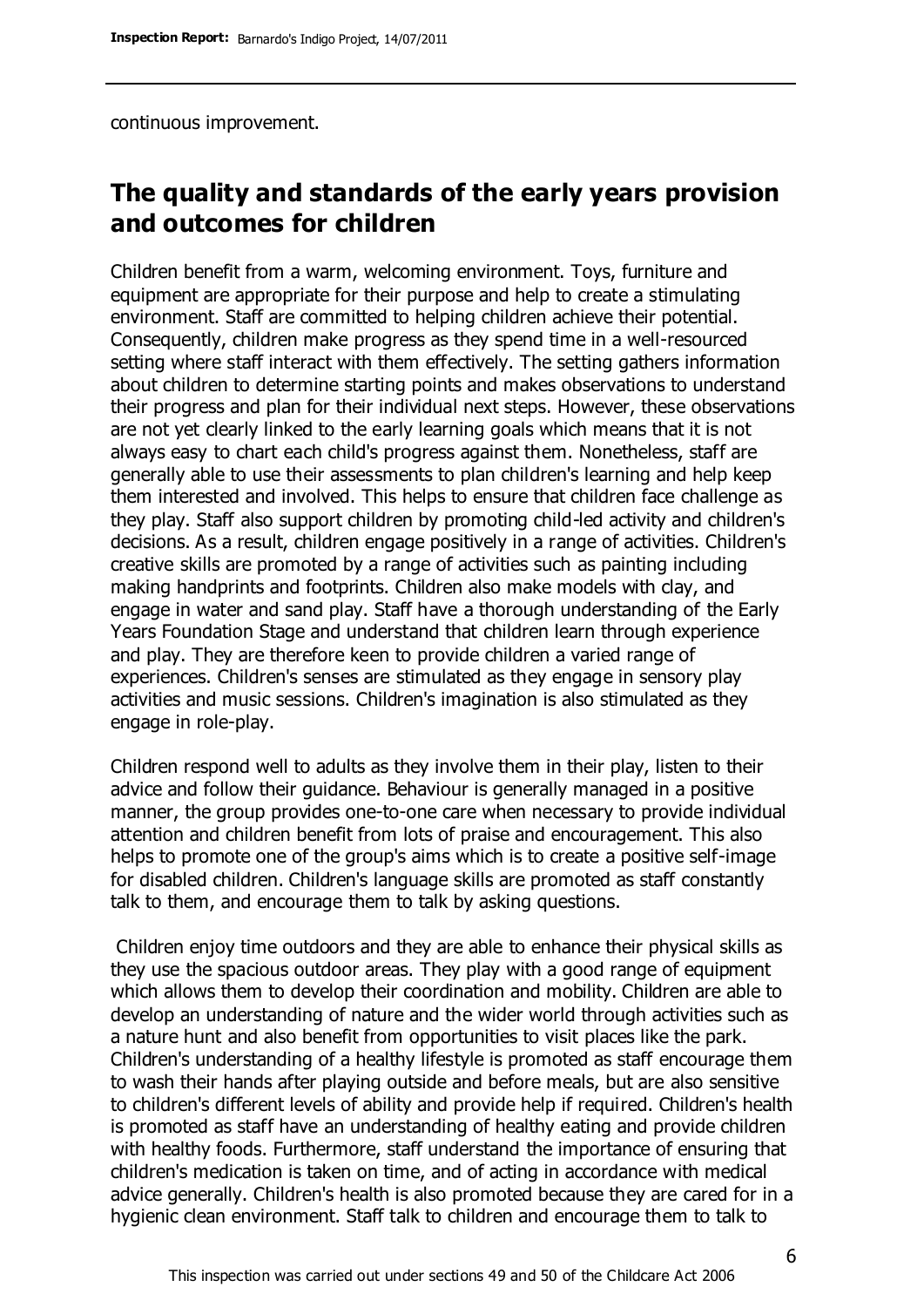each other during snack times which helps to develop children's social skills. Staff promote children's independence by encouraging them to feed themselves if possible, but provide as much assistance as is necessary. Overall, children benefit from attending a provision where they receive lots of individual attention and priority is given to maximising each child's potential and capacity for independence.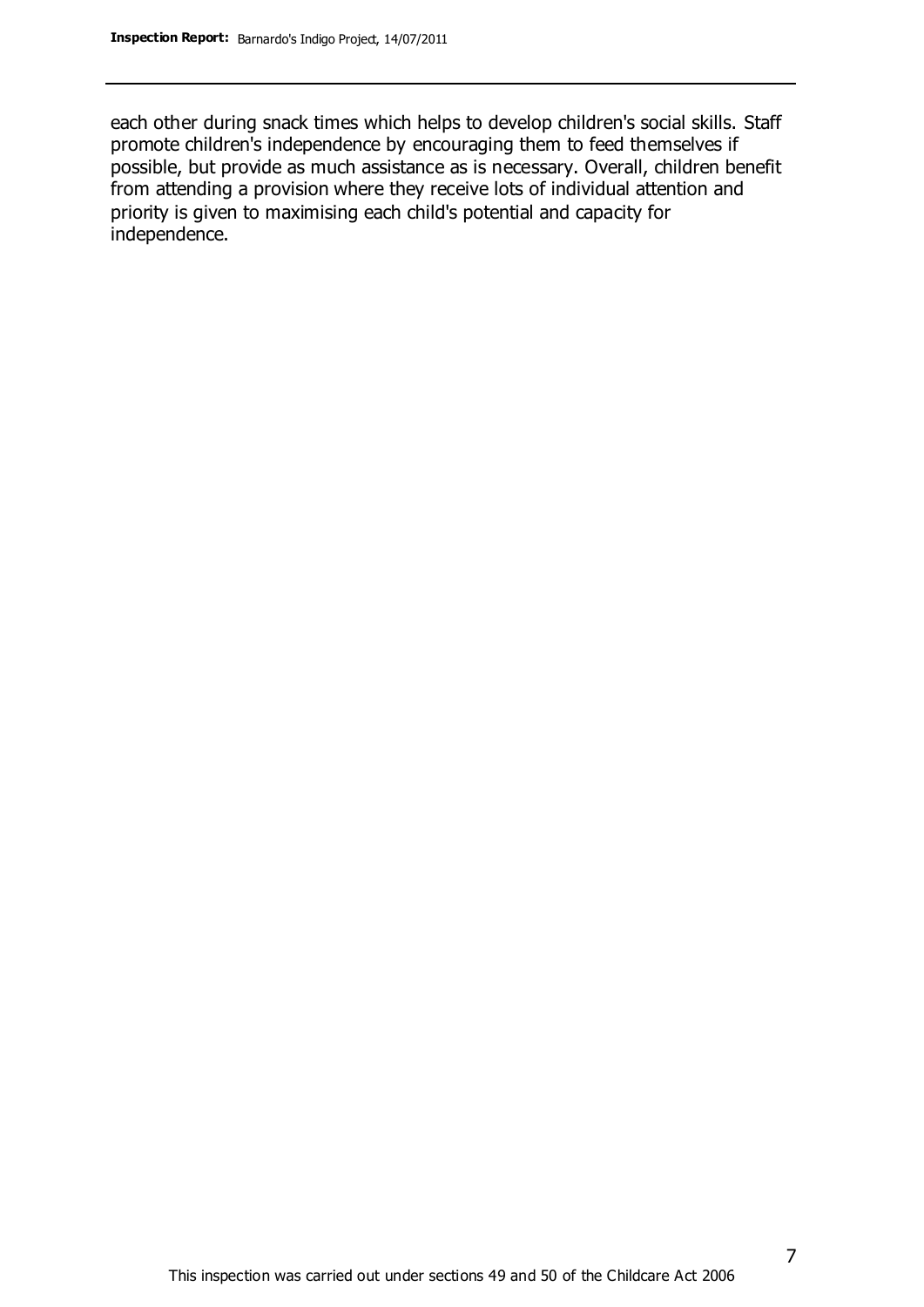### **Annex A: record of inspection judgements**

#### **The key inspection judgements and what they mean**

Grade 1 is Outstanding: this aspect of the provision is of exceptionally high quality Grade 2 is Good: this aspect of the provision is strong Grade 3 is Satisfactory: this aspect of the provision is sound Grade 4 is Inadequate: this aspect of the provision is not good enough

### **The overall effectiveness of the early years provision**

| How well does the setting meet the needs of the      |  |
|------------------------------------------------------|--|
| children in the Early Years Foundation Stage?        |  |
| The capacity of the provision to maintain continuous |  |
| improvement                                          |  |

### **The effectiveness of leadership and management of the early years provision**

| The effectiveness of leadership and management of the             |   |
|-------------------------------------------------------------------|---|
| <b>Early Years Foundation Stage</b>                               |   |
| The effectiveness of leadership and management in embedding       |   |
| ambition and driving improvement                                  |   |
| The effectiveness with which the setting deploys resources        |   |
| The effectiveness with which the setting promotes equality and    |   |
| diversity                                                         |   |
| The effectiveness of safeguarding                                 | 7 |
| The effectiveness of the setting's self-evaluation, including the |   |
| steps taken to promote improvement                                |   |
| The effectiveness of partnerships                                 |   |
| The effectiveness of the setting's engagement with parents and    |   |
| carers                                                            |   |

### **The quality of the provision in the Early Years Foundation Stage**

The quality of the provision in the Early Years Foundation Stage  $\vert$  2

### **Outcomes for children in the Early Years Foundation Stage**

| <b>Outcomes for children in the Early Years Foundation</b>    |  |
|---------------------------------------------------------------|--|
| <b>Stage</b>                                                  |  |
| The extent to which children achieve and enjoy their learning |  |
| The extent to which children feel safe                        |  |
| The extent to which children adopt healthy lifestyles         |  |
| The extent to which children make a positive contribution     |  |
| The extent to which children develop skills for the future    |  |

Any complaints about the inspection or report should be made following the procedures set out in the guidance available from Ofsted's website: www.ofsted.gov.uk